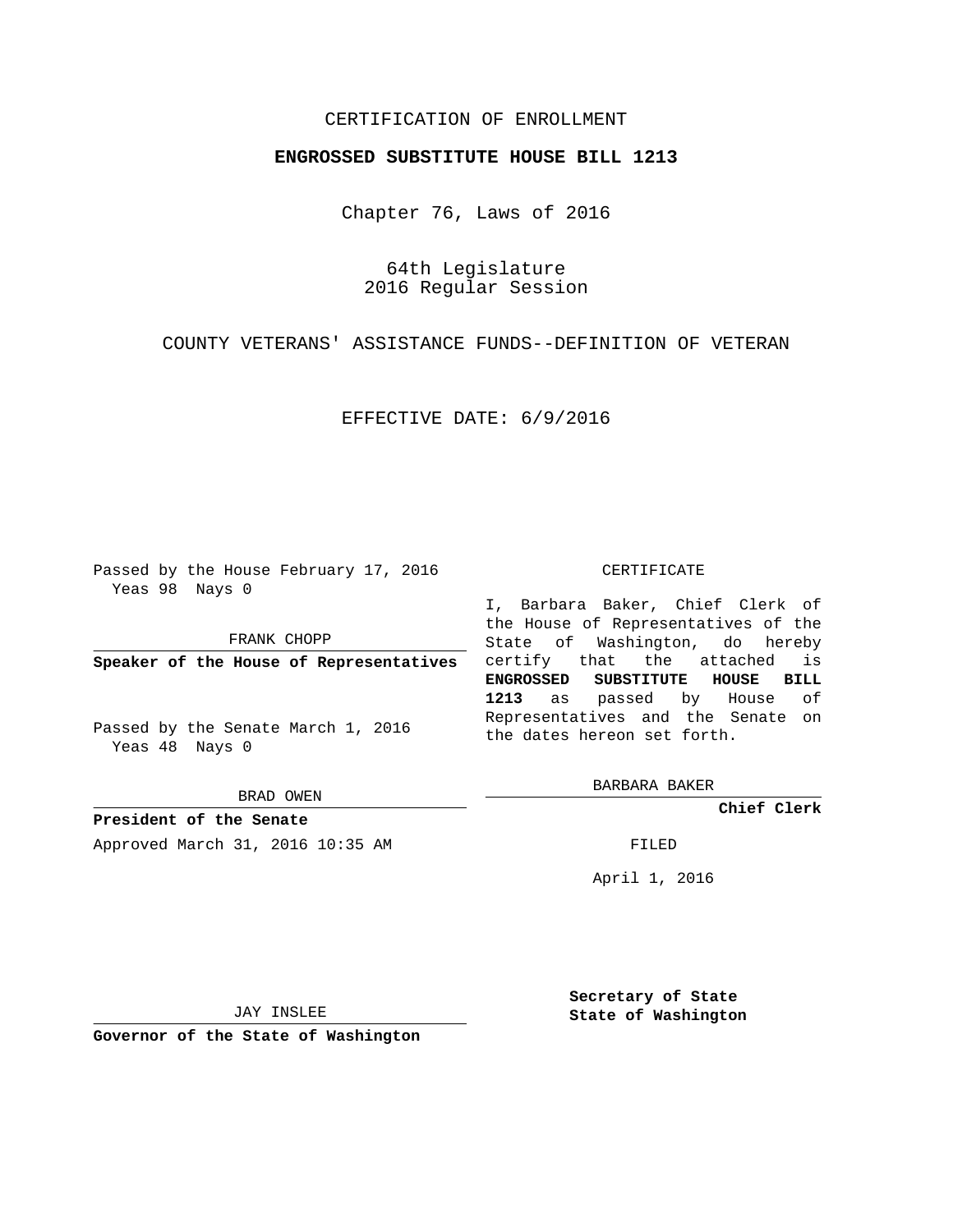## **ENGROSSED SUBSTITUTE HOUSE BILL 1213**

Passed Legislature - 2016 Regular Session

**State of Washington 64th Legislature 2015 Regular Session**

**By** House Community Development, Housing & Tribal Affairs (originally sponsored by Representatives Orwall, Klippert, MacEwen, Moeller, Hayes, Moscoso, Ormsby, Muri, Kilduff, and Tarleton)

READ FIRST TIME 02/05/15.

 AN ACT Relating to the definition of veteran for the purposes of the county veterans assistance fund; and amending RCW 73.08.005.

BE IT ENACTED BY THE LEGISLATURE OF THE STATE OF WASHINGTON:

 **Sec. 1.** RCW 73.08.005 and 2013 c 42 s 2 are each amended to read 5 as follows:

 The definitions in this section apply throughout this chapter 7 unless the context clearly requires otherwise.

 (1) "Direct costs" includes those allowable costs that can be readily assigned to the statutory objectives of this chapter, consistent with the cost principles promulgated by the federal office of management and budget in circular No. A-87, dated May 10, 2004.

 (2) "Family" means the spouse or domestic partner, surviving spouse, surviving domestic partner, and dependent children of a living or deceased veteran, or a servicemember who was killed in the line of duty regardless of the number of days served.

 (3) "Indigent" means a person who is defined as such by the county legislative authority using one or more of the following 18 definitions:

 (a) Receiving one of the following types of public assistance: Temporary assistance for needy families, aged, blind, or disabled assistance benefits, pregnant women assistance benefits, poverty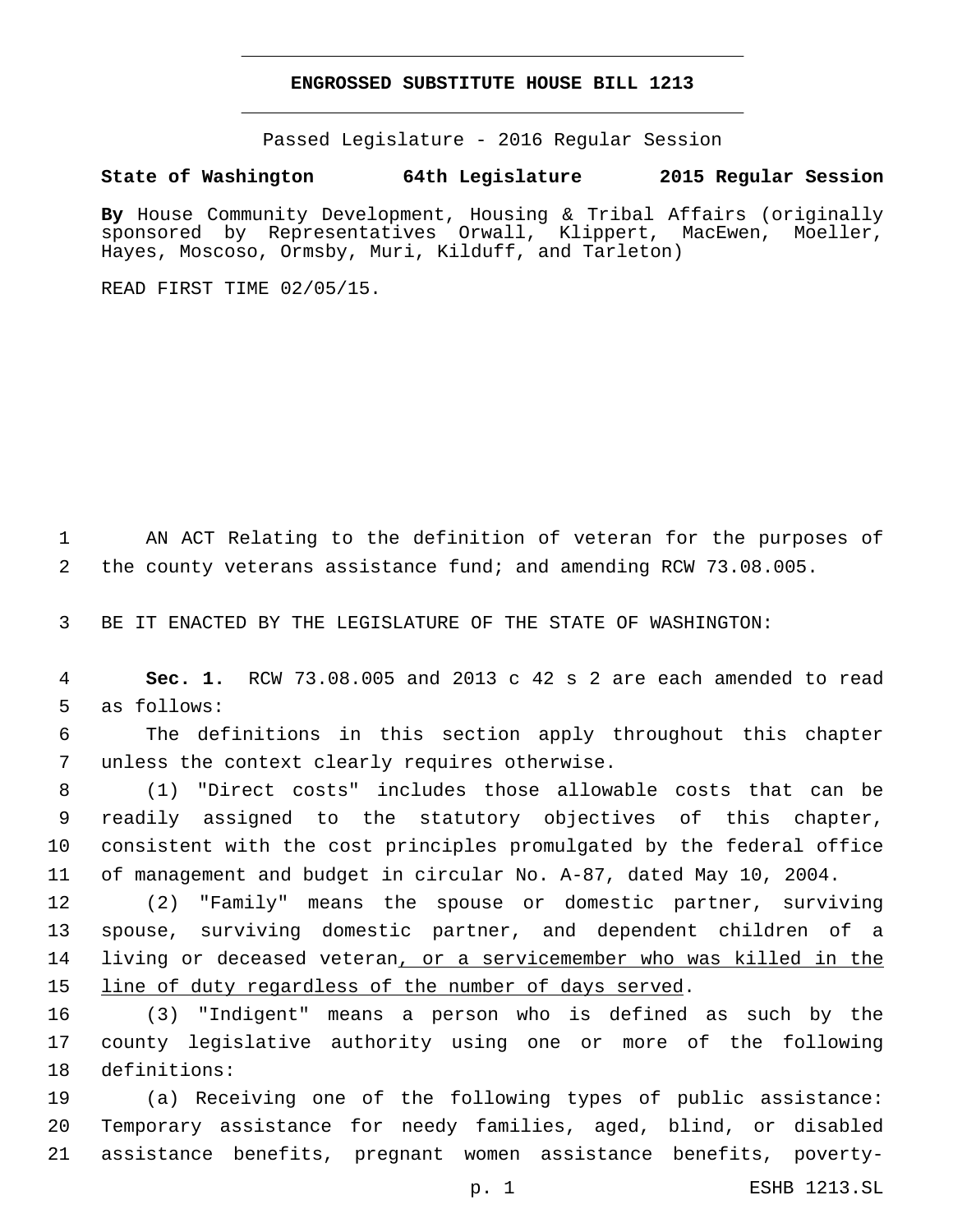related veterans' benefits, food stamps or food stamp benefits transferred electronically, refugee resettlement benefits, medicaid, medical care services, or supplemental security income;

 (b) Receiving an annual income, after taxes, of up to one hundred fifty percent or less of the current federally established poverty level, or receiving an annual income not exceeding a higher qualifying income established by the county legislative authority; or

 (c) Unable to pay reasonable costs for shelter, food, utilities, and transportation because his or her available funds are 10 insufficient.

 (4) "Indirect costs" includes those allowable costs that are generally associated with carrying out the statutory objectives of this chapter, but the identification and tracking of those costs cannot be readily assigned to a specific statutory objective without an accounting effort that is disproportionate to the benefit received. A county legislative authority may allocate allowable indirect costs to its veterans' assistance fund if it is accomplished in a manner consistent with the cost principles promulgated by the federal office of management and budget in circular No. A-87, dated 20 May 10, 2004.

 (5)(a) "Veteran" ((has the same meaning as defined in RCW 41.04.005 and 41.04.007, and in addition may include, at the discretion of the county legislative authority and in consultation with the veterans' advisory board, any other person who at the time he or she seeks the benefits of RCW 73.08.010, 73.08.070, and  $26 \quad 73.08.080 \div$ 

- 27 (a) Has received a general discharge under honorable conditions;  $\sigma$   $\tau$
- (b) Has received a medical or physical discharge with an honorable record))means:

 (i) A person who served in the active military, naval, or air service; a member of the women's air forces service pilots during World War II; a United States documented merchant mariner with service aboard an oceangoing vessel operated by the war shipping 35 administration; the office of defense transportation, or their agents, from December 7, 1941, through December 31, 1946; or a civil service crewmember with service aboard a United States army transport service or United States naval transportation service vessel in oceangoing service from December 7, 1941, through December 31, 1946 who meets one of the following criteria: